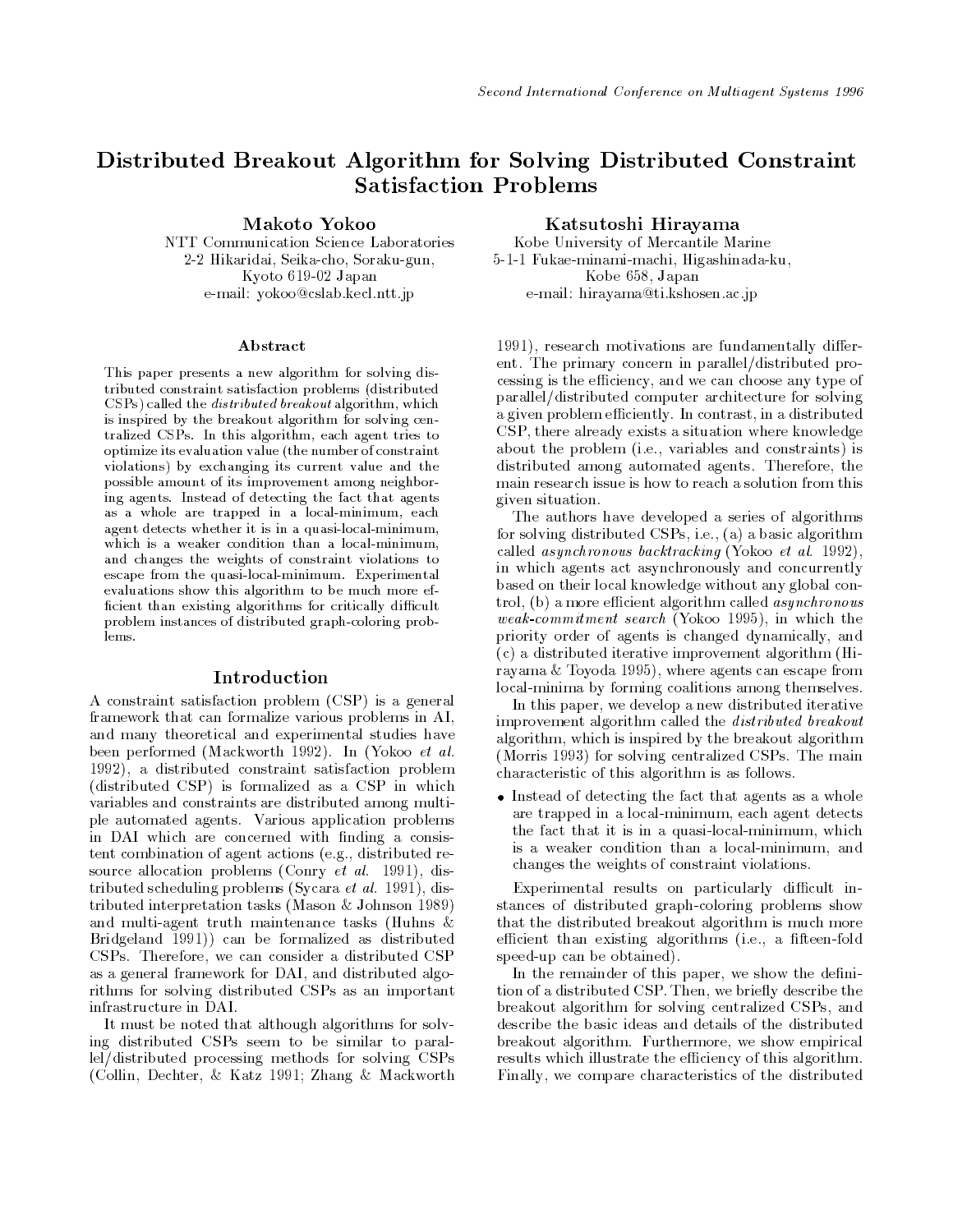breakout algorithm and existing algorithms.

## Distributed Constraint Satisfaction Problem

A CSP consists of *n* variables  $x_1, x_2, \ldots, x_n$ , whose values are taken from finite, discrete domains  $D_1, D_2, \ldots, D_n$ , respectively, and a set of constraints on their values. A constraint is defined by a predicate. That is, the constraint  $p_k(x_{k1}, \dots, x_{kj})$  is a predicate which is defined on the Cartesian product  $\alpha$  , is the state in the value in the value in the value is the value in the value in the value in  $\alpha$ assignment of these variables satisfies this constraint. Solving a CSP is equivalent to finding an assignment of values to all variables such that all constraints are

A distributed CSP is a CSP in which the variables and constraints are distributed among automated agents. We assume that the communication between agents is done by sending messages. Each agent has some variables and tries to determine their values. The value assignment must satisfy the inter-agent constraints.

Without loss of generality, we make the following assumptions while describing our algorithm for simplicity. Relaxing these assumptions to general cases is relatively straightforward.

- Each agent has exactly one variable.
- All constraints are binary.

We can represent a distributed CSP in which all constraints are binary as a network, where variables are nodes and constraints are links between nodes. Since each agent has exactly one variable, a node also represents an agent. In the following, we use the same identifier  $x_i$  to represent an agent and its variable.

For an agent  $x_i$ , we call a set of agents, each of which is directly connected to  $x_i$  by a link, as neighbors of  $x_i$ . Also, a *distance* between two agents is defined as the number of links of the shortest path connecting these two agents. For example, Figure 1 shows one instance of a distributed graph-coloring problem, in which six agents exist. Each agent tries to determine its color so that neighbors do not have the same color (possible colors are white and black). The neighbors of  $x_1$  are  ${x_2, x_6}$ , and the distance between  $x_1$  and  $x_4$  is 3.

#### Distributed Breakout Algorithm

In this section, we briefly describe the breakout algorithm for solving CSPs (Morris 1993), and describe how a similar algorithm can be implemented for distributed CSPs.

#### Breakout algorithm

The breakout algorithm (Morris 1993) is one kind of iterative improvement algorithms (Minton et al. 1992; Selman, Levesque, & Mitchell 1992). In these algorithms, a  $flawed$  solution containing some constraint



Figure 1: Example of a Constraint Network

violations is revised by local changes until all constraints are satisfied. In the breakout algorithm, a weight is defined for each pair of variable values that does not satisfy constraints (the initial weight is 1), and the summation of the weights of constraint violating pairs is used to evaluate the flawed solution. In the initial state, the summation is equal to the number of the constraint violations. In the breakout algorithm, a variable value is changed to decrease the evaluation value (i.e., the number of constraint violations). This strategy is called the  $min\text{-}conflict$  heuristic (Minton  $et$ al. 1992).

If the evaluation value can not be decreased by changing the value of any variable, the current state is called a local-minimum. When trapped in a local-minimum, the breakout algorithm increases the weights of constraint violating pairs in the current state by 1 so that the evaluation value of the current state becomes larger than the neighboring states; thus the algorithm can escape from a local-minimum. Although the breakout algorithm is very simple, Morris shows in (Morris 1993) that it outperforms other iterative improvement algorithms (Minton et al. 1992; Selman, Levesque, & Mitchell 1992).

#### **Basic Ideas**

In applying the breakout algorithm to distributed CSPs, we encounter the following difficulties.

- If we allow only one agent to change its value at a time, we can not take advantage of parallelism. On the other hand, if two neighboring agents are allowed to change their values at the same time, the evaluation value may not be improved, and an oscillation (the agents continue the same actions repeatedly) may occur.
- To detect the fact that agents as a whole are trapped in a local-minimum, the agents have to globally exchange information among themselves.

In order to solve these difficulties, we introduce the following ideas.

 Neighboring agents exchange values of possible improvements, and only the agent that can maximally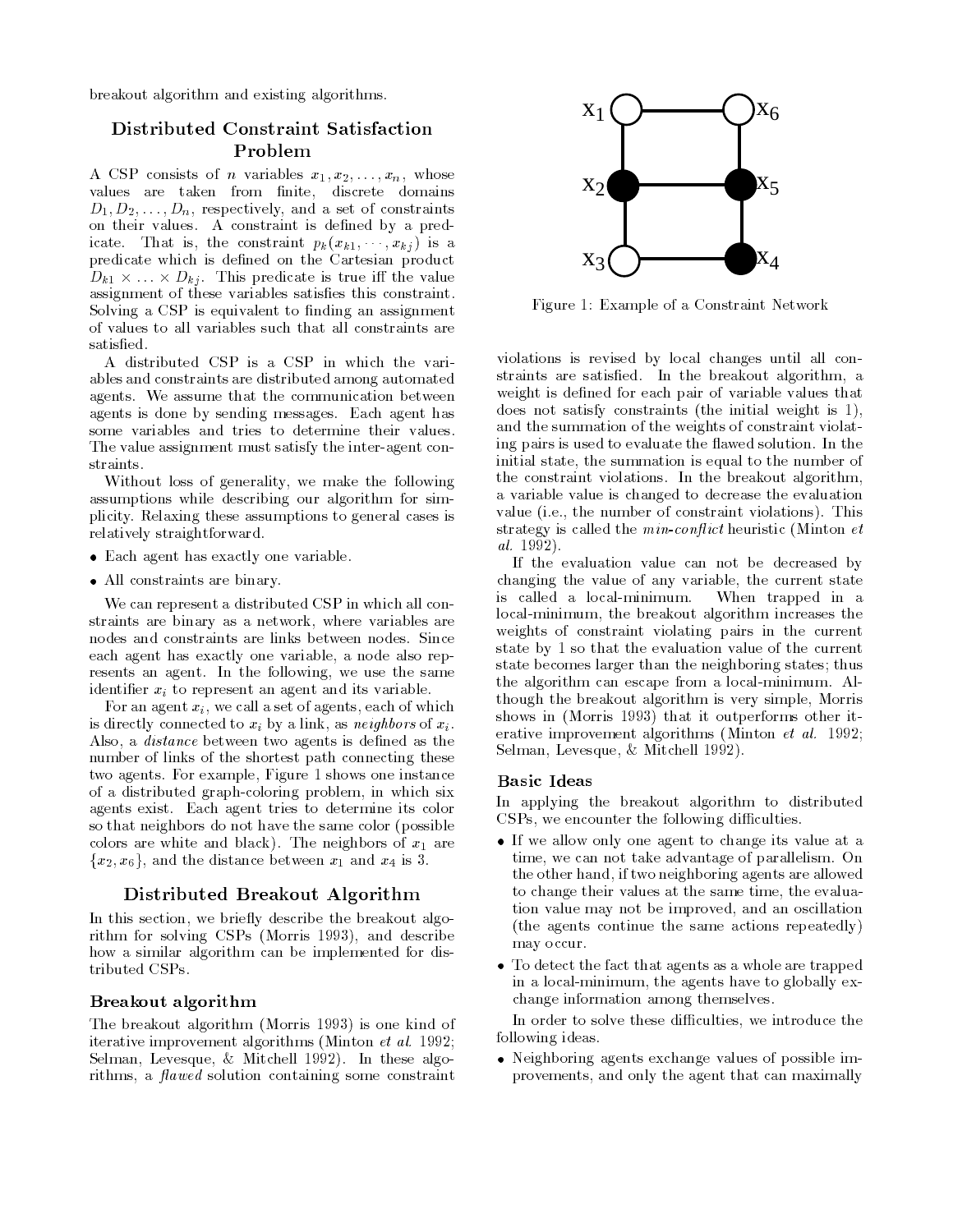improve the evaluation value is given the right to change its value. Note that if two agents are not neighbors, it is possible for them to change their values concurrently.

• Instead of detecting the fact that agents as a whole are trapped in a local-minimum, each agent detects the fact that it is in a quasi-local-minimum, which is a weaker condition than a local-minimum and can be detected via local communications.

In this algorithm, two kinds of messages (ok? and improve) are communicated among neighbors. The ok? message is used to exchange the current value assign ment of the agent, and the improve message is used to communicate the possible improvement of the evaluation value, by a change in the agent's value. By exchanging the improve messages among neighbors and giving only to the agent that can maximally improve the evaluation value the right to change its value, the neighbors will not change their values concurrently, while non-neighbors can.

We define the fact that agent  $x_i$  is in a quasi-localminimum as follows.

 $\bullet$   $x_i$  is violating some constraint, and the possible improvement of  $x_i$  and all of  $x_i$ 's neighbors is 0.

It is obvious that if the current situation is a (real) local-minimum, each of the constraint violating agents is in a quasi-local-minimum, but not vice versa. For example, in Figure 1, although  $x_1$  is in a quasi-localminimum, this situation is not a real local-minimum since  $x_5$  can improve the evaluation value.

Increasing the weights in quasi-local-minima that are not real local-minima may adversely affect the performance if the evaluation function is modified too much. We will evaluate the effect of increasing the weights in quasi-local-minima rather than real local-minima.

These ideas are basically equivalent to those used in the authors' previous work on the distributed iterative improvement algorithm presented in (Hirayama & Toyoda 1995). However, the algorithm is much simpler than the one presented in (Hirayama & Toyoda 1995), since agents independently increase the weights of constraint violations in a quasi-local-minimum, rather than negotiate to form coalitions.

#### Details of Algorithm

In this algorithm, each agent randomly determines its initial value, then sends ok? messages to its neighbors. After receiving ok? messages from all of its neighbors, it calculates its current evaluation value (the summation of the weights of constraint violating pairs related to its variable) and the possible improvement of the evaluation value, and sends improve messages to its neighbors.

The procedures executed at agent  $x_i$  when receiving ok? and improve messages are shown in Figure 2. The agent alternates in the wait ok? mode (Figure 2 (i)) and the wait improve mode (Figure 2 (ii)).

In the wait ok? mode,  $x_i$  records the value assignment of a neighbor in its *agent\_view*. After receiving ok? messages from all neighbors, it calculates its current evaluation value and a possible improvement, sends improve messages to its neighbors, and enters the wait improve mode.

The meanings of the state variables used in this algorithm are as follows:

*can move*: represents whether  $x_i$  has the right to change its value. If the possible improvement of a neighbor  $x_j$  is larger than the improvement of  $x_i$ , or the possible improvements are equal and  $x_i$  precedes  $x_i$  in alphabetical order, can move is changed to false.

quasi\_local\_minimum: represents whether  $x_i$  is in a quasi-local-minimum. If the possible improvement of a neighbor  $x_j$  is positive, quasi-local minimum is changed to false.

 $my_t$  termination counter: is used for the termination detection of the algorithm. If the value of  $my_t$ termination\_counter is  $d$ , every agent whose distance from  $x_i$  is within  $d$  satisfies all of its constraints. We assume that  $x_i$  knows the maximal distance to other agents or an appropriate upper-bound max distance. If the value of  $my_t$ termination counter becomes equal to  $max\_distance, x_i$  can confirm that all agents satisfy their constraints.

The correctness of this termination detection procedure can be inductively proven using the fact that the *my\_termination\_counter* of  $x_i$  is increased from d to  $d+1$  iff each neighbor of  $x_i$  satisfies all of its constraints and the *my\_termination\_counter* of each neighbor is equal to or larger than d.

After receiving improve messages from all neighbors,  $x_i$  changes the weights of constraint violations if the state variable quasi local minimum is true. Since each agent independently records the weights, neighboring agents do not need to negotiate about increasing the weights. If the state variable can move is true,  $x_i$ 's value is changed; otherwise, the value remains the same. The agent sends ok? messages and enters the

Due to the delay of messages or differences in the processing speeds of agents,  $x_i$  may receive an improve message even though it is in the wait ok? mode, or vice versa. In such a case,  $x_i$  postpones the processing of the message, and waits for a next message. The postponed message is processed after  $x_i$  changes its mode. On the other hand, since an agent can not send ok? messages unless it receives improve messages from all neighbors,  $x_i$  in the wait ok? mode will never receive an ok? message that should be processed in the next or previous cycle. The same is true for improve messages.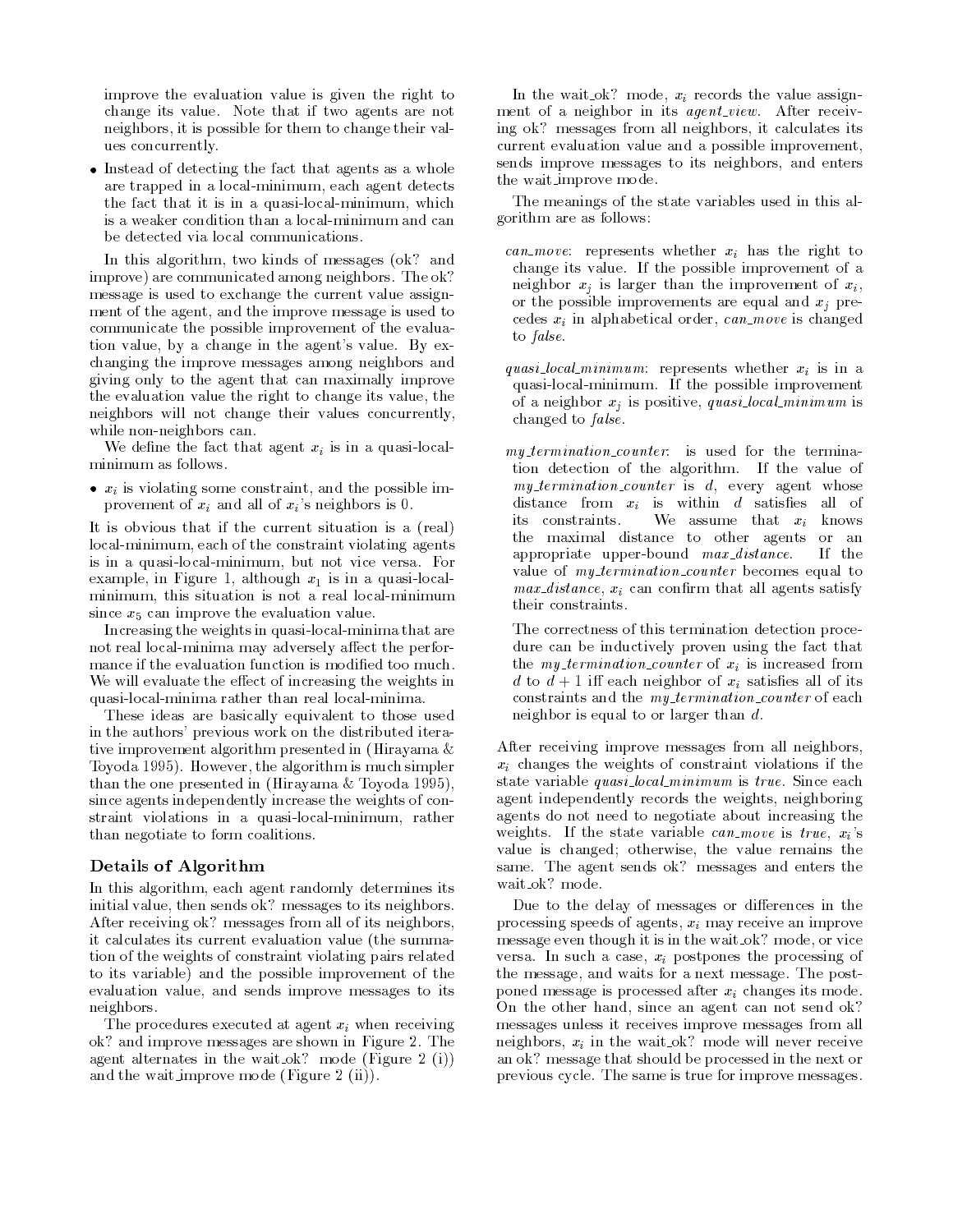wait ok. mode  $=$   $(1)$ when received  $(\mathbf{0}, \mathbf{k}; x_i, u_i)$  do  $counter \leftarrow counter + 1;$ add  $(x_j, d_j)$  to agent view; when counter and number of network of the co send improve; counter 0; goto wait improve mode; end do; goto wait ok mode; end do;

procedure send improve

 $current\_eval \leftarrow$  evaluation value of current value;  $mu\_improve \leftarrow$  possible maximal improvement; new value the value which gives the maximal improvement;if current eval  $=$  0 then consistent  $\leftarrow$  true; else consistent false;  $mu\_termin$  and counter  $\leftarrow$  0; end if; if my improve <sup>&</sup>gt; <sup>0</sup> the can move truck amount compliant in the state of the state of the state of the state of the state of the st else can move false;quasi local minimum  $\equiv$  true; end if; send (improve,  $x_i$ ,  $my\_improve$ , current\_eval, my\_termination\_counter) to neighbors;

wait improve:  $\text{move} = (\text{ii})$ when received (improve,  $x_j$ , *improve*, eval, termination counter) do  $counter \leftarrow counter + 1;$ my termination counters.

min(termination counter, my termination counter) when  $\cdots$  is the improved the contract of  $\cdots$ can move false;  $quasi$  local minimum  $\leftarrow$  false; end do;

when improve  $\frac{m}{2}$  improve and  $\frac{m}{2}$  precedes  $\frac{m}{2}$  do

 $\epsilon$ *an move*  $=$  *raise*; end do;  $\mathbf{u}$  and  $\mathbf{u}$  and  $\mathbf{v}$  and  $\mathbf{v}$  $consisten \leftarrow false$ ; end do;

when counter anumber of neughbors do  $\mathbf{send}_\mathbf{C}$  . counter  $\leftarrow$  <code>u</code>; clear agent\_view; goto wait ok mode; end do;

goto wait improve mode; end do;

```
procedure send okwhen consistent and do
   m_{\rm V} termination counter m_{\rm V} and termination counter +1;
     when my termination counter — max distance do
      notify neighbors that a solution has been found;terminate the algorithm;end do; end do;
 when yww.cocal minimum and do
   increase the weights of constraint violations; end do;
 when can move and can move
```
 $current\_value \leftarrow new\_value$ , end do;

send (OK:,  $x_i$ , current value) to neighbors;



#### Example of Algorithm Execution

We show an example of algorithm execution in Figure 3. This problem is an instance of a distributed graph-coloring problem, where the possible colors of agents are black and white.

We assume that initial values are chosen as in Figure 3(a). Each agent communicates this initial value via ok? messages. After receiving ok? messages from all of its neighbors, each agent calculates current evaluation and my improvement, and exchanges improve messages. Initially, all weights are equal to 1. In the initial state, the improvements of all agents are equal to 0. Therefore, the weights of constraint violating pairs  $(x_1=$ white and  $x_6=$ white,  $x_2=$ black and  $x_5 = \text{black}$ , and  $x_3 = \text{white}$  and  $x_4 = \text{white}$  are increased by 1 (Figure 3(b)). Then, the improvements of  $x_1, x_3, x_4$ , and  $x_6$  are 1, and the improvements of  $x_2$ and  $x_5$  are 0. The agents that have the right to change their values are  $x_1$  and  $x_3$  (each of which precedes in the alphabetical order within its own neighborhood). They each change their value from white to black (Figure  $3(c)$ ). Then, the improvement of  $x_2$  is 4, while the improvements of the other agents are 0. Therefore,  $x_2$  changes its value to white, and all constraints are satisfied (Figure  $3(d)$ ).

### Evaluation

In this section, we evaluate the efficiency of distributed constraint satisfaction algorithms by a discrete event simulation, where each agent maintains its own simulated clock. An agent's time is incremented by one simulated time unit whenever it performs one cycle of computation. One cycle consists of reading all incoming messages, performing local computation, and then sending messages. We assume that a message issued at time t is available to the recipient at time  $t+1$ . We analyze the performance in terms of the number of cycles required to solve the problem. One cycle corresponds to a series of agent actions, in which an agent recognizes the state of the world, then decides its response to that state, and communicates its decisions. In the distributed breakout algorithm, each mode (wait ok? or wait improve) requires one cycle. Therefore, each agent can change its value at most once in two cycles.

We are going to compare the distributed breakout algorithm (DB), the asynchronous weak-commitment search algorithm (AWC) (Yokoo 1995), and the iterative improvement algorithm presented in (Hirayama & Toyoda 1995). We call this algorithm  $hill$  $climbing + coalition$  (HCC). In HCC, we use the altruistic strategy (Hirayama & Toyoda 1995) in coalitions, and make all coalitions broken up to restart with new initial values if one of coalitions grows up to the state where it includes over 5 agents. Furthermore, to examine the effect of changing weights in quasilocal-minima, rather than real local-minima, we show the result of an algorithm in which each agent broadcasts messages not only to its neighbors but to all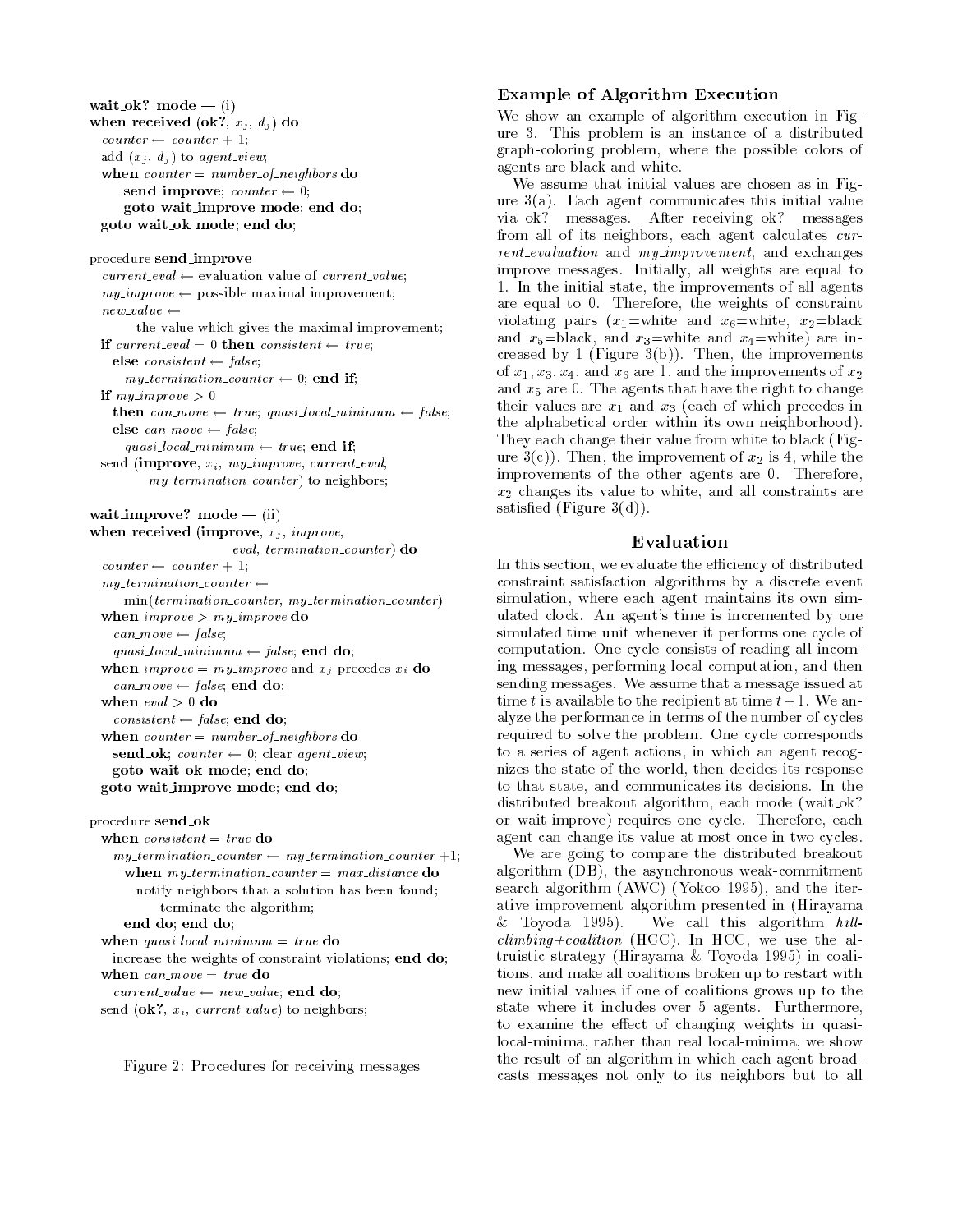

Figure 3: Example of algorithm execution

agents, and increases the weights only in a real localminimum. We call this algorithm distributed breakout with broadcasting  $(DB+BC)$ . In this algorithm, messages from non-neighbors are used only for detecting local-minima, and other procedures are equivalent to the original distributed breakout algorithm.

We use the distributed graph-coloring problem for our evaluations. This problem can represent various application problems such as channel allocation problems in mobile communication systems, in which adjoining cells (regions) can not use the same channels to avoid interference. A distributed graph-coloring problem can be characterized by three parameters, i.e., the number of agents/variables  $n$ , the number of possible colors of each agent  $k$ , and the number of links between agents  $m$ . We randomly generated a problem with  $n$ agents/variables and  $m$  arcs by the method described in (Minton *et al.* 1992), so that the graph is connected and the problem has a solution.

First, we evaluated the problem for  $n = 90, 120,$  and 150, where <sup>m</sup> <sup>=</sup> <sup>n</sup> - 2, k=3. This parameter setting corresponds to the "sparse" problems for which Minton et al. reported poor performance of the min-con
ict heuristic in (Minton *et al.* 1992). We generated 10 different problems, and for each problem, 10 trials with different initial values were performed (100 trials in all). The initial values were set randomly. The results are summarized in Table 1. For each trial, in order to conduct the experiments within a reasonable amount of time, we set the limit for the number of cycles at 10000, and terminated the algorithm if this limit was exceeded; we counted the result as 10000. We show the ratio of trials completed successfully to the total number of trials in the table.

Furthermore, we show results where the number of links <sup>m</sup> <sup>=</sup> <sup>n</sup> - 2:7 and <sup>m</sup> <sup>=</sup> <sup>n</sup> - (n 1)=4 in Table 2 and Table 3, respectively. The setting where  $k = 3$ ting which produces particularly difficult problems in (Cheeseman, Kanefsky,&Taylor 1991). The setting where <sup>m</sup> <sup>=</sup> <sup>n</sup> - (<sup>n</sup> 1)=4 represents the situation in which the constraints among agents are dense.

Finally, we evaluated the problem for  $n = 60, 90,$ and 120, where m and the metal metal contract and the second state of the second state of the second state of rameter setting has also been identified as critical setting which produces particularly difficult problems in (Cheeseman, Kanefsky,&Taylor 1991). The results are summarized in Figure 4. The limit of the cycles was set to 40000 in this setting.

We can see the following facts from these results.

For "sparse" and "dense" problems, the asynchronous weak-commitment search algorithm is most efficient. Since these problems are relatively easy, the overhead for controlling concurrent actions among neighbors does not pay. Note that in the distributed breakout algorithm, an agent can change its value at most once in two cycles, and in the hillclimbing algorithm, an agent can change its value once in three cycles (i.e., sending negotiate, sending reply, and sending state), while in the asynchronous backtracking algorithm, an agent can change its value in every cycle.

For critically difficult problem instances, the distributed breakout algorithm is most efficient. On the other hand, in centralized CSPs, it has been pointed out that even for critically difficult problems, the weak-commitment search algorithm (the centralized version of the asynchronous weak-commitment search algorithm) is much more efficient than the breakout algorithm (Yokoo 1994). What causes this difference?

First, in the (centralized) weak-commitment search algorithm, various variable ordering heuristics such as forward-checking and the first-fail principle (Haralick & Elliot 1980) are introduced, and by performing a look-ahead search before determining a variable value, the algorithm can avoid choosing a value that leads to an immediate failure. Although it is possible to introduce variable/agent ordering heuristics in the asynchronous weak-commitment search algorithm, it is dif ficult to perform a look-ahead search in distributed CSPs since the knowledge about the problem is distributed among multiple agents.

Furthermore, the breakout algorithm requires more computations in each cycle (i.e., changing one variable value or changing weights) than the weak-commitment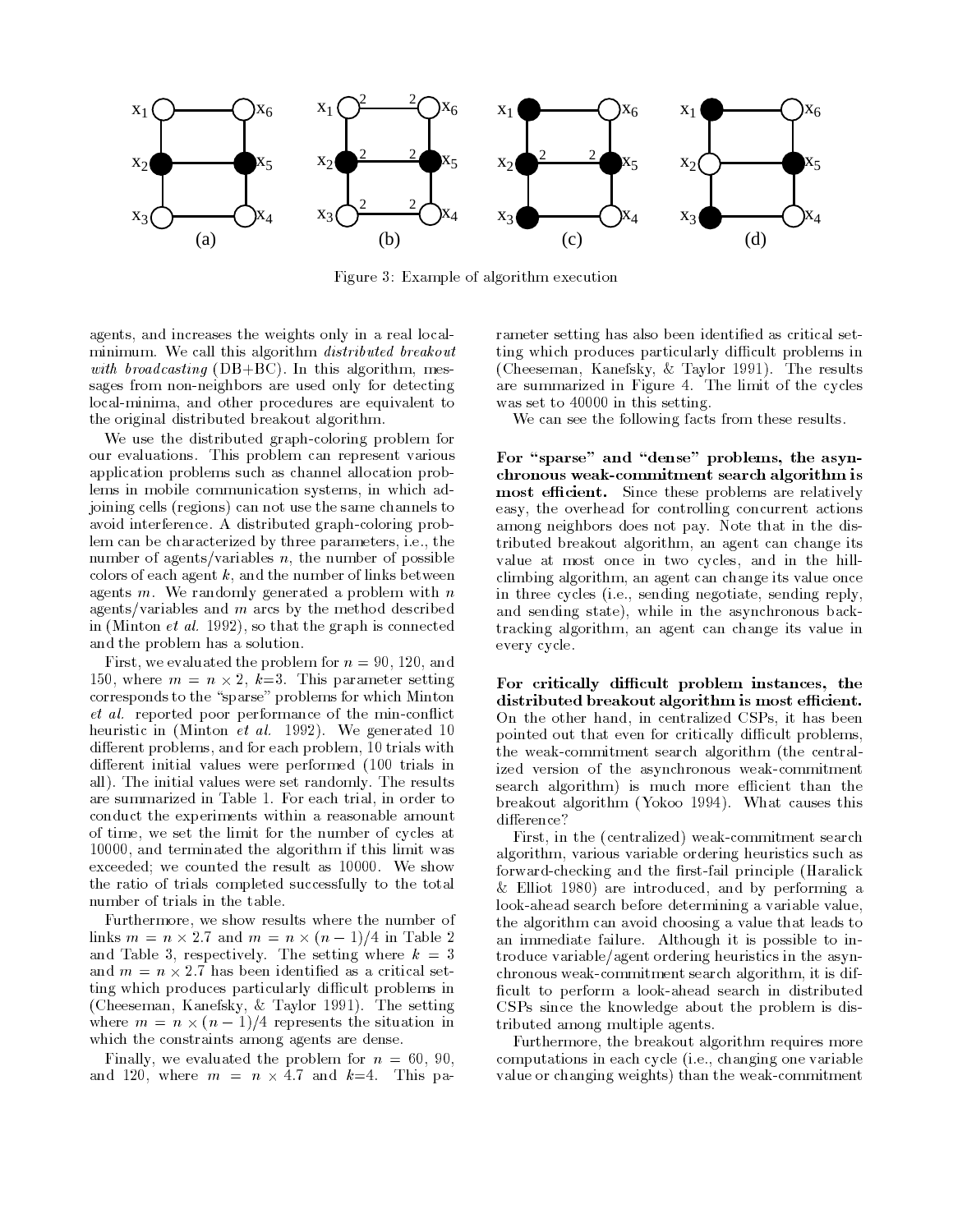|     | DВ      |        | $DB+BC$   |          | AWC.    |        | - HCC      |        |
|-----|---------|--------|-----------|----------|---------|--------|------------|--------|
| n   | ratio   | cycles | ratio     | l cycles | ratio   | cycles | ratio      | cycles |
| 90  | $100\%$ | 150.8  | $100\%$ . | 230.4    | $100\%$ | 70.1   | 98%.       | 533.5  |
| 120 | $100\%$ | 210.1  | $100\%$   | 253.4    | $100\%$ | 106.4  | $+100\%$ + | 538.4  |
| 150 | $100\%$ | 278.8  | $100\%$   | 344.5    | 100\%   | 159.2  | 99%        | 1074.2 |

 $\frac{1}{2}$   $\frac{1}{2}$   $\frac{1}{2}$   $\frac{1}{2}$   $\frac{1}{2}$   $\frac{1}{2}$   $\frac{1}{2}$   $\frac{1}{2}$   $\frac{1}{2}$   $\frac{1}{2}$   $\frac{1}{2}$   $\frac{1}{2}$   $\frac{1}{2}$   $\frac{1}{2}$   $\frac{1}{2}$   $\frac{1}{2}$   $\frac{1}{2}$   $\frac{1}{2}$   $\frac{1}{2}$   $\frac{1}{2}$   $\frac{1}{2}$   $\frac{1}{2}$ 

 $T$  and  $T$   $\sim$   $T$   $\sim$   $T$   $\sim$   $T$   $\sim$   $T$   $\sim$   $T$   $\sim$   $T$   $\sim$   $T$   $\sim$   $T$   $\sim$   $T$   $\sim$   $T$   $\sim$   $T$   $\sim$   $T$   $\sim$   $T$   $\sim$   $T$   $\sim$   $T$   $\sim$   $T$   $\sim$   $T$   $\sim$   $T$   $\sim$   $T$   $\sim$   $T$   $\sim$   $T$   $\sim$   $T$   $\sim$   $T$   $\$ 

|         | DВ      |        | $DB+BC$ |        | - AWC - |        | - HCC |               |
|---------|---------|--------|---------|--------|---------|--------|-------|---------------|
| n       | ratio   | cycles | ratio   | cycles | . ratio | cycles | ratio | cycles        |
| 90-     | $100\%$ | 517.1  | $100\%$ | 397.1  | 97%     | 1869.6 | 66%   | 15305.7       |
| $120 -$ | $100\%$ | 866.4  | $100\%$ | 693.0  | 65%     | 6428.4 |       | 37\%   7788.2 |
| 150     | 100%    | 1175.5 | $100\%$ | 687.7  | -29%    | 8249.5 | 19%   | 8874.0        |

 $T$ able 3: Evaluation with dense problems (k =  $\frac{1}{2}$ ; n =  $\frac{1}{2}$ ;  $\frac{1}{2}$ 

|        | DB      |        | $DB+BC$ |        | AWC     |        | HCC     |        |
|--------|---------|--------|---------|--------|---------|--------|---------|--------|
| n      | ratio   | cycles | ratio   | cycles | ratio   | cycles | ratio   | cycles |
| 90     | $100\%$ | 31.2   | $100\%$ | 31.2   | 100%    | 9.9    | $100\%$ | 65.6   |
| l 20   | $100\%$ | 34.6   | 100\%   | 34.4   | $100\%$ | 9.3    | 100\%   | 70.2   |
| $150-$ | $100\%$ | 34.9   | $100\%$ | 34.9   | $100\%$ | 9.6    | $100\%$ | 70.7   |

 $\text{Two}[n] = \text{A}, \text{A}, \text{A}, \text{A}$ 

|     | DВ      |        | $DB+BC$ |        | AWC     |         | HCC.  |         |
|-----|---------|--------|---------|--------|---------|---------|-------|---------|
| n   | ratio   | cycles | ratio   | cycles | ratio   | cycles  | ratio | cycles  |
| 60. | $100\%$ | 591.3  | $100\%$ | 497.1  | $100\%$ | 1733.6  | 61\%  | 19953.8 |
| 90. | 100\%   | 1175.8 | 100%    | 691.8  | 83%     | 14897.3 | 26%   | 32923.9 |
| 120 | $100\%$ | 2218.1 | $100\%$ | 1616.7 | 25%     | 34771.6 | .9%   | 38028.1 |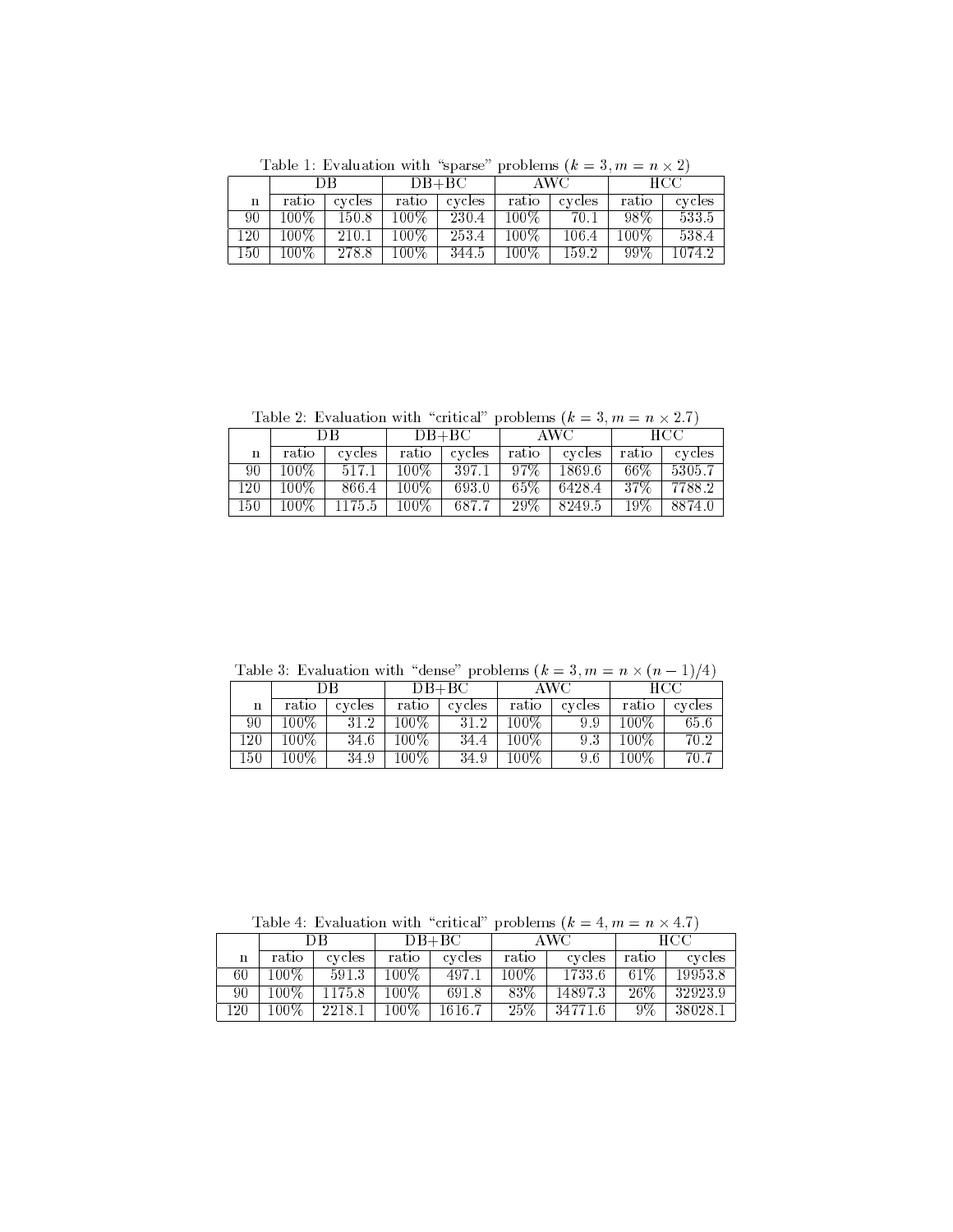search algorithm. More specifically, when selecting a variable to modify its value, the weak-commitment search algorithm can choose any of constraint violating variables, while the breakout algorithm must choose a variable so that the number of constraint violations can be reduced. Therefore, in the worst case (when the current state is a local-minimum), the breakout algorithm has to check all the values for all constraint violating variables.

On the other hand, in the distributed breakout algorithm, the computations for each variable are performed concurrently by multiple agents. Therefore, the required computations of an agent for each cycle in the distributed breakout algorithm are basically equivalent to those in the asynchronous weak-commitment search algorithm. In other words, the potential parallelism in the breakout algorithm is greater than that in the weak-commitment search algorithm.

Increasing the weights in quasi-local-minima that are not real local-minima does not ad versely affect the performance in "sparse" and "dense" problems. The performance is even increased in "sparse" problems. This result can be explained as follows. Assume  $x_i$  is in a quasi-localminimum, while the current state is not a real localminimum since  $x_j$  (which is a non-neighbor of  $x_i$ ) can improve the evaluation value. If the constraints among agents are sparse, the effect of changing  $x_i$ 's value to  $x_i$  would be relatively small. Therefore, the chance that  $x_i$  will be not in a quasi-local-minimum after  $x_i$ changes its value is very slim, i.e., eventually the state would be a real local-minimum. When the constraints are dense, the chance of trapped in a quasi or real local-minimum is very small.

In critically difficult problems, increasing the weights in quasi-local-minima that are not real local-minima does adversely affect the perfor**mance.** For example, in the case where  $n = 120, k =$  $\mathcal{A}$ , and  $\mathcal{A}$  . The distribution of the distribution of  $\mathcal{A}$  . rithm requires 40% more steps than the distributed breakout algorithm with broadcasting. However, the broadcasting algorithm requires a lot more (more than 10 times as many) messages than the original distributed breakout algorithm. Considering the cost of sending/receiving these additional messages, the performance degradation by increasing weights in quasilocal-minima seems to be acceptable.

The hill-climbing+coalition is not very efficient for all problems, especially for "critical" problems. One reason is that the current bound of the coalition size  $(i.e., 5)$  is too small for difficult problems, in which coalitions tend to be very large. However, a larger coalition consumes a great amount of constraint checks and degrades the overall performance.

### Discussions

One drawback of the distributed breakout algorithm is that the completeness of the algorithm can not be guaranteed since it may fall into an infinite processing loop. We say that an algorithm is complete if the algorithm is guaranteed to find one solution eventually when solutions exist; and when there exists no solution, the algorithm is guaranteed to find out the fact that there exists no solution and terminate. The distributed breakout algorithm may fall into an infinite processing loop, so it can not guarantee that it finds a solution even if a solution does exist. On the other hand, the asynchronous weak-commitment search algorithm and the hill-climbing+coalition algorithm are guaranteed to be complete.

One advantage of the distributed breakout algorithm is that the termination detection procedure is embedded in the algorithm, while the other two algorithms must run separate procedures such as (Chandy & Lamport 1985) for termination detection. port 1985) for the 1985 for termination detection. The 1985 for the 1985 for the 1985 for the 1985 for the 198

In (Davenport et al. 1994), an algorithm similar to the breakout algorithm is implemented by connectionist architecture. In this algorithm, concurrent changes of neighboring clusters (which correspond to agents in distributed CSPs) are not prohibited. Therefore, there is a chance that the network of clusters will oscillate<sup>1</sup>. Furthermore, a local-minimum is detected by the fact the network as a whole is not changed in a certain time period. Such a global control is difficult to introduce into the distributed CSPs.

#### Conclusions

In this paper, we developed a new algorithm for solving distributed CSPs called the distributed breakout algorithm, which is inspired by the breakout algorithm for solving centralized CSPs. In this algorithm, each agent tries to minimize the number of constraint violations by exchanging the current value assignment and the amount of its possible improvement among neighboring agents. Instead of detecting a local-minimum, each agent detects a quasi-local-minimum, and changes the weights of constraint violations to escape from the quasi-local-minimum. Experiment evaluations showed that this algorithm is much more efficient than existing algorithms for particularly difficult problem instances.

Our future work includes showing the effectiveness of the distributed breakout algorithm in other example problems and practical applications such as channel allocation problems in mobile communication systems.

### Acknowledgments

The initial idea of this research emerged during the discussions at a workshop of Multiagent Research community in Kansai (MARK). The authors wish to thank

<sup>1</sup> If the communications among clusters is fast and eachcluster runs asynchronously, such an oscillation would notbe very frequent.